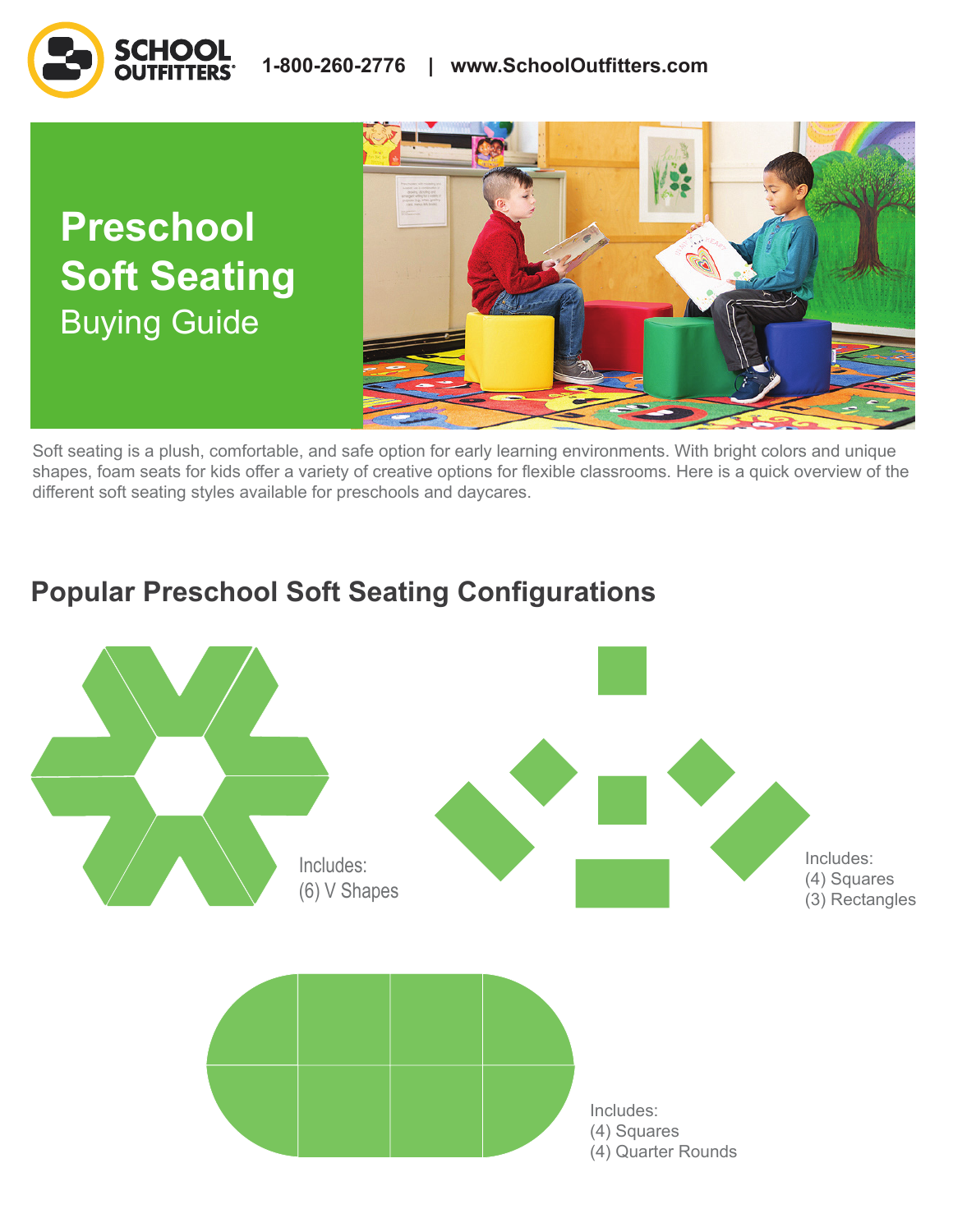# **School Outfitters Tips**



Choose soft seating in different widths and heights to accommodate a wide range of body types.



Soft seating is easy to clean and resistant to stains and abrasions, making it ideal for withstanding active learning spaces.



Flame-retardant foam is available with many soft seating options. Our knowledgeable Sales team can help get your space in line with your local fire code.



Consider where your soft seating will be used. Coordinated sets are best for classrooms, while common areas will benefit from having a mix of styles available.



Adding casters to soft seating makes it easy to rearrange your layout on the fly and can support flexible learning spaces.



Some soft seating features a foam core, making them extra soft and safe. Other styles have a wooden frame to add stability and increase the weight capacity.

# **Product Types**



### **Modular Seat Shapes**

Modular soft seating is extremely versatile and perfect for flexible learning spaces. These geometric seats for kids are colorful and easy to rearrange. Each unique shape can be combined with other shapes and sizes to create dynamic seating areas while adding stylish whimsy to any preschool space.

**[Shop Modular Seat Shapes](https://www.schooloutfitters.com/catalog/default/cPath/CAT5_CAT3314_CAT3946?page=viewall&view=grid&filter=v_Type_uFilter%3A%22Modular%20Shape%20Seating%22&sc_cid=BuyingGuide_BulletinBoards_ProductLinks_ShopModularSeatShapes)**



### **Chairs & Couches**

Preschool couches and lounge chairs offer both educators and students a familiar seating option. Some students feel more comfortable with **[armchairs](https://www.schooloutfitters.com/catalog/product_info/pfam_id/PFAM67881/products_id/PRO78355?sc_cid=BuyingGuide_PreschoolSoftSeating_ProductLinks_Armchairs)** and **[couches](https://www.schooloutfitters.com/catalog/product_info/pfam_id/PFAM67882/products_id/PRO78358?sc_cid=BuyingGuide_PreschoolSoftSeating_ProductLinks_Couches)** in their learning space because it mirrors their own home furniture. Preschool lounge seating is specially designed to seat multiple students and support lots of weight, making it ideal for busy classrooms, libraries, and other early learning spaces.

**[Shop Chairs & Couches](https://www.schooloutfitters.com/catalog/default/cPath/CAT5_CAT3314_CAT3946?page=1&view=grid&filter=v_Type_uFilter:%22Chairs%20%257E%20Couches%22&sc_cid=BuyingGuide_BulletinBoards_ProductLinks_ShopChairsandCouches)**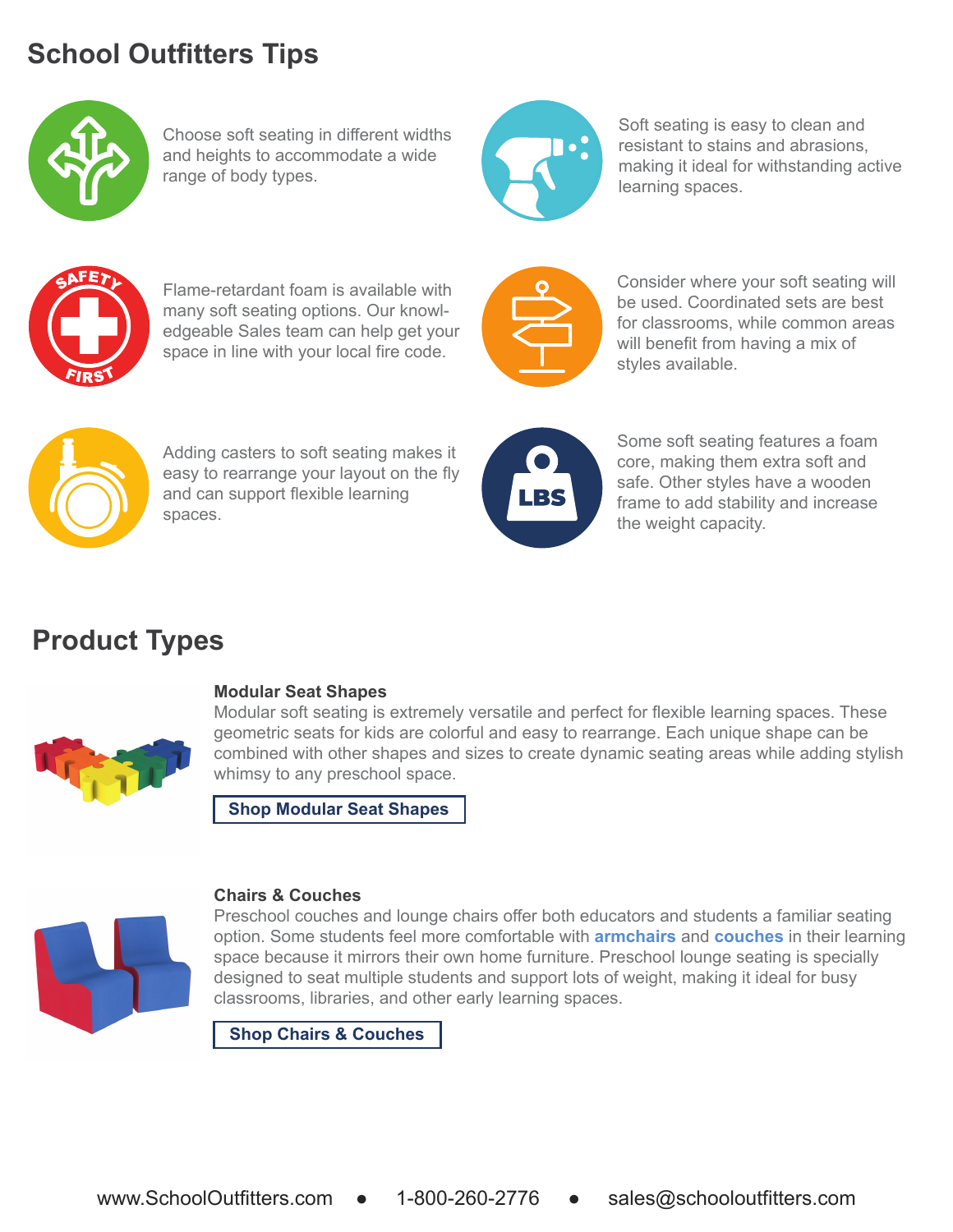

#### **Floor Cushions**

Preschool floor cushions are a popular alternative to traditional seating and feature thickly padded seats that can be easily moved, stacked, and stored using attached handles. Most styles are simple square or circle shaped sit-upon cushions, while some are designed to look like **[sitting logs](https://www.schooloutfitters.com/catalog/product_info/pfam_id/PFAM71049/products_id/PRO83200?sc_cid=BuyingGuide_PreschoolSoftSeating_ProductLinks_SittingLogs)** and still others are made with **[rounded bases](https://www.schooloutfitters.com/catalog/product_family_info/pfam_id/PFAM70284?sc_cid=BuyingGuide_PreschoolSoftSeating_ProductLinks_RoundedBases)** to support active learners. These extremely versatile seats can even be used for impromptu outdoor lessons. Easy to distribute and organize, cushioned floor seating for preschools is a great option for group activities and collaborative learning.

**[Shop Floor Cushions](https://www.schooloutfitters.com/catalog/default/cPath/CAT2_CAT3948?page=1&view=grid&filter=unbxd_custom_brand_uFilter:%22ECR4Kids%22%20OR%20unbxd_custom_brand_uFilter:%22Sprogs%22&sc_cid=BuyingGuide_BulletinBoards_ProductLinks_ShopFloorCushions)**



#### **Beanbags**

A classic style of lounge seating, preschool beanbags can fit in with many early learning room designs. Contemporary beanbags are made with tough, thick vinyl upholstery to prevent tears and punctures, making them ideal for busy student areas. Especially useful as a comfortable soft seating option in libraries and reading corners, ultra-plush bean bags can accommodate a wide variety of body types. Lightweight and easy for students to move on the fly, these colorful seats allow preschool students to sit, lean, and lay while they read or listen to lessons.

**[Shop Beanbags](https://www.schooloutfitters.com/catalog/search_results.php?keywords=bean%20bags&page=1&view=grid&filter=unbxd_custom_brand_uFilter:%22Sprogs%22&sc_cid=BuyingGuide_BulletinBoards_ProductLinks_ShopBeanbags)**



#### **Soft Seating Sets**

Preschool soft seating sets are the best way to quickly equip early learning spaces. With coordinated colors and shapes, full foam sets can provide alternative seating for students in classrooms, libraries, daycares, and more. Some sets come with **[matching pieces](https://www.schooloutfitters.com/catalog/product_info/pfam_id/PFAM70164/products_id/PRO81756?sc_cid=BuyingGuide_PreschoolSoftSeating_ProductLinks_MatchingPieces)** in a variety of heights so that as children grow at different rates, they can still enjoy the same furniture as their peers. Classroom foam sets can be colorful, comfortable additions to many preschool spaces.

**[Shop Soft Seating Sets](https://www.schooloutfitters.com/catalog/default/cPath/CAT5_CAT3314_CAT3946?page=viewall&view=grid&filter=v_Type_uFilter:%22Soft%20Seating%20Sets%22&sc_cid=BuyingGuide_BulletinBoards_ProductLinks_ShopSoftSeatingSets)**

## **Certifications**



#### **GREENGUARD Gold Certified**

GREENGUARD Gold Certification is GEI's second tier of certification. Products that are GREENGUARD Gold Certified meet an even lower level of chemical emissions plus health-based criteria for additional chemicals. GREENGUARD Gold products meet the indoor air quality needs of sensitive environments like schools, daycares and health care facilities.